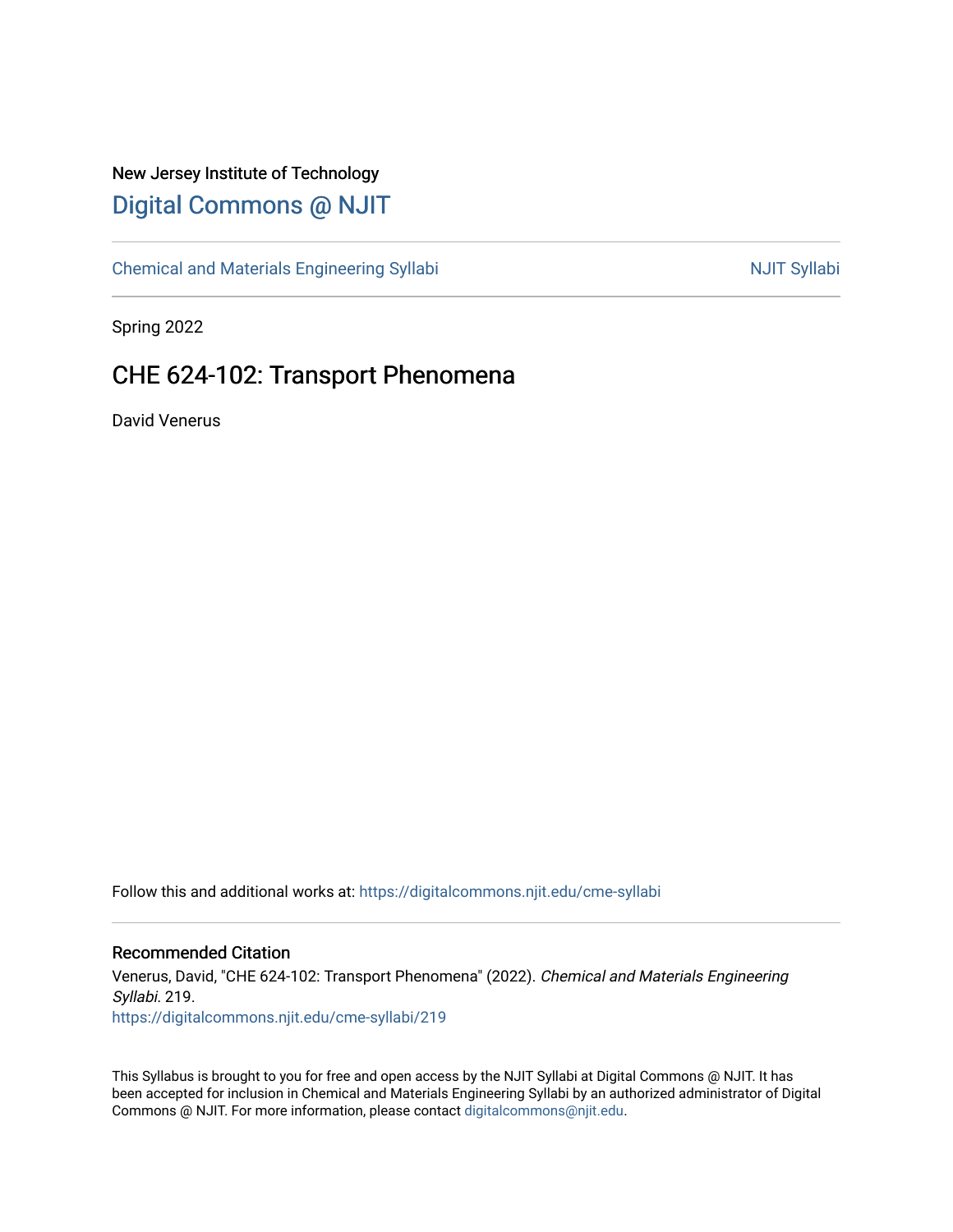## CHE 624 Transport Phenomena Spring 2022

Instructor: David C. Venerus 204 LSEC, email: venerus@njit.edu Office Hours: Mon & Wed 9:30-11:00 AM, or by appointment. WebEx link: https://njit.webex.com/meet/venerus

Course Objective: To analyze momentum, heat and mass transfer phenomena that occur in chemical, materials, and biological processes with an emphasis on problem formulation, solution and interpretation.

#### Textbook:

A Modern Course in Transport Phenomena (MCTP), D.C. Venerus & H.C. Öttinger, Cambridge U. Press (2018).

#### Reference:

Transport Phenomena, R.B. Bird, W.E. Stewart & E.N. Lightfoot (BSL) John Wiley & Sons (2002).

Canvas: Announcements, assignments, solutions etc., posted at https://canvas.njit.edu

**Grading:** Midterm Exam  $(40\%)$ , Final Exam  $(40\%)$ , Exercises & Class Participation  $(20\%)$ 

Exercises: Graded (2,1,0) by Teaching Assistant and solutions posted on Canvas.

Computer Skills: Several problems will be assigned that require basic numerical methods to solve. It is the student's responsibility to be familiar with the use of computing software such as MATLAB, Mathematica, or similar computing tools.

ADA Statement: Reasonable accommodations will be made for students with documented disabilities. In order to receive accommodations, students must obtain a letter of accommodation from the Office of Accessibility and Resources. Please go to https://www.njit.edu/studentsuccess/accessibility/ for further information.

Academic Integrity: The NJIT Honor Code and Standards of Academic Integrity will be enforced in this course. Any violation will be immediately brought to the attention of the Dean of Students. Students are encouraged to read and be familiar with the University Code on Academic Integrity, which can be found at https://www.njit.edu/policies/sites/policies/files/academicintegrity-code.pdf